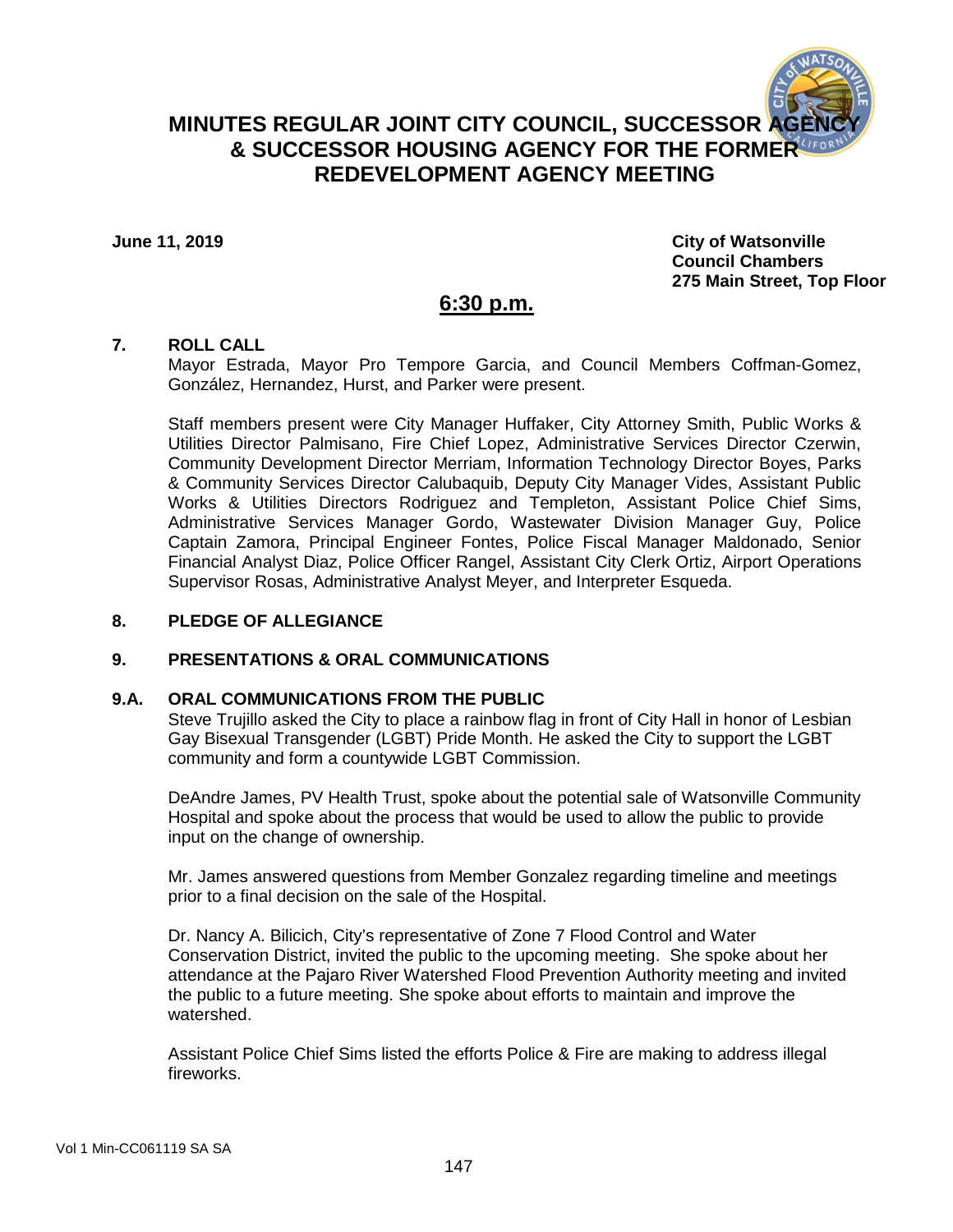Tabin Vargas, Grant Street resident, stated many being served by Salvation Army were creating issues to the neighborhood ranging from loitering to drug use. He asked Council to intervene and regulate the area.

## **9.B. PRESENTATION OF MAYOR'S CERTIFICATE OF RECOGNITION TO CESAR PARRA, ELI ROMERO, & ROSARIO MENDEZ TORRES FOR THEIR PERFORMANCE AT THE SPEECH & DEBATE COMPETITION** – Postponed to July 9, 2019

### **10. PUBLIC HEARINGS**

## **10.A. BUDGET STUDY SESSION & PUBLIC HEARING FOR FISCAL YEARS 2019-2021**

#### **1) Staff Report**

The report was given by Administrative Services Director Czerwin.

### **2) City Council Clarifying & Technical Questions**

In answering Member Coffman-Gomez, Administrative Services Director Czerwin stated sixty-four (64) employees were eligible for early retirement.

Parks & Community Services Director Calubaquib, in answering Member Coffman-Gomez, explained how the Strawberry Festival fund would be used.

Administrative Services Director Czerwin, Library Director Heitzig, and Parks & Community Services Director Calubaquib answered questions from Mayor Pro Tempore Garcia regarding taxes, maintenance of effort for the library, sales tax revenues, changes to parks programs and funding thereof.

In answering Member Hernandez, Parks & Community Services Director Calubaquib explained that Pájaro Valley Prevention and Student Assistance (PVPSA) would be overseeing case management and parent workshops for the Contigo Program. Member Hernandez asked for a presentation from PVPSA regarding their goal for the Contigo Program.

Parks & Community Services Director Calubaquib answered questions from Mayor Estrada regarding services offered at Ramsay Park and changes in funding levels for recreation.

In answering Member Gonzalez, Public Works & Utilities Director Palmisano spoke about loans listed on the budget for the Mañana Lane Sewer and the Freedom Boulevard Sewer Projects.

Administrative Services Director Czerwin, Assistant Public Works & Utilities Director Rodriguez answered questions from Member Gonzalez regarding Gas Tax revenues, Grants and project funding thereof, and Measure D revenues.

In answering Member Hurst, Administrative Services Director Czerwin and City Manager Huffaker spoke about efforts by the City to increase revenues.

In answering Mayor Estrada, Administrative Services Director Czerwin and City Manager Huffaker explained the reasons for hiring consultants for services.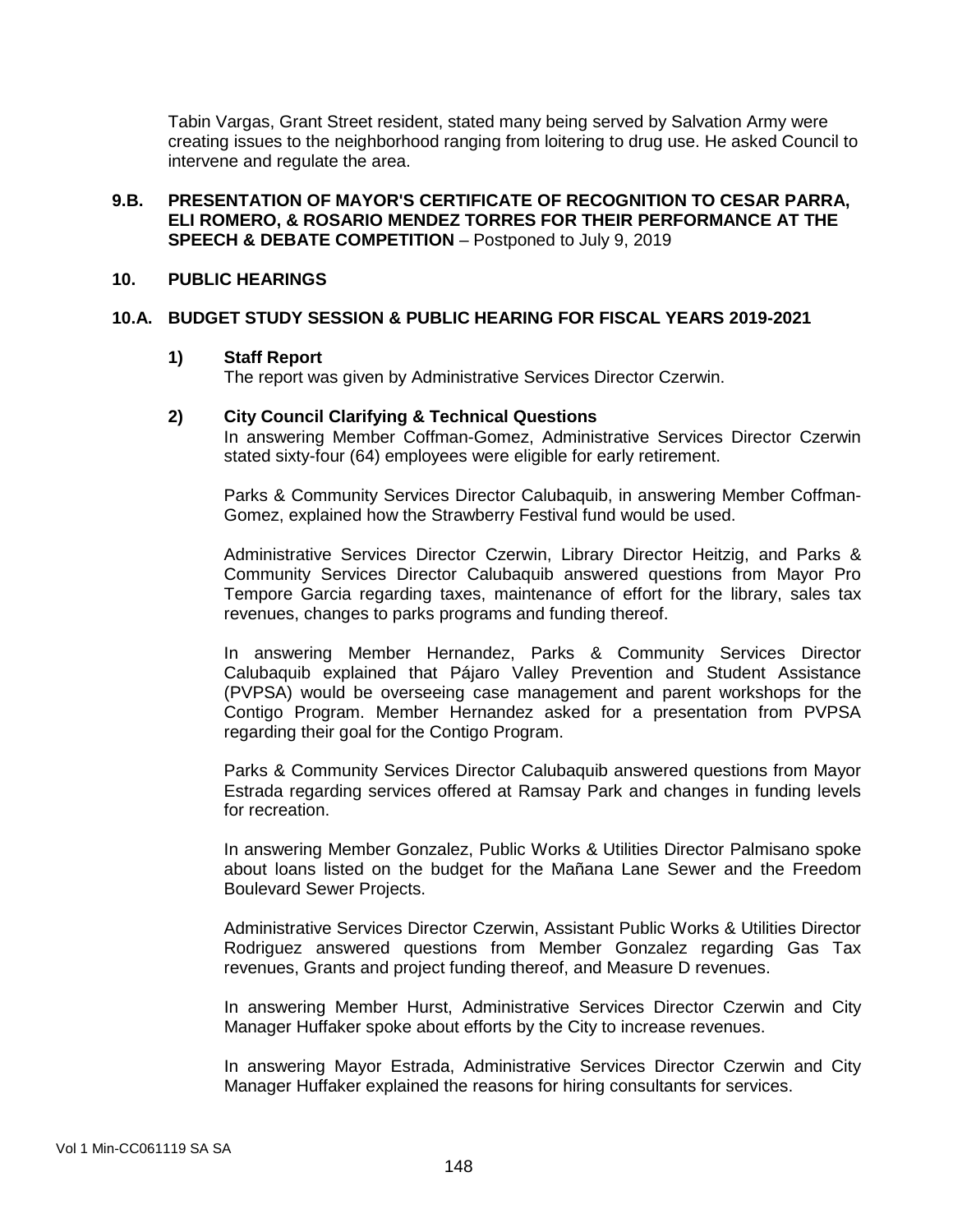Parks & Community Services Director Calubaquib and City Manager Huffaker, in answering Mayor Estrada spoke about restructuring Neighborhood Services.

In answering Member Hurst, Parks & Community Services Director Calubaquib spoke about planned improvements to parks' facilities and stated Council would receive a report on July 9, 2019.

Member Coffman-Gomez asked for a report regarding Friends of Watsonville Parks & Community Services, Inc.

#### **3) Public Hearing**

Mayor Estrada opened the Public Hearing.

Steve Trujillo, Pájaro Village, spoke about the importance of tourism for cities and suggested increasing the Transient Occupation Tax. He asked that the City pursue acquiring a bowling alley and more lively entertainment to increase tax revenues.

Ramiro Medrano, counselor at Pájaro Valley High School, spoke in support of the Contigo Program. He asked that Ramsay Park be better utilized and offer more programs for youth. He requested that Council reopen Oral Communications from the Public at the end of the meeting.

Lizbetania Garcia stated bullying was a big issue in Watsonville and asked Council to implement programs to address bullying for youth. She spoke in support of the Contigo Program and asked that it be expanded to include elementary school children.

Seeing no one else approach the podium, Mayor Estrada closed the Public Hearing.

- **4) MOTION**: It was moved by Member Coffman-Gomez, seconded by Member Hernandez to approve resolution 10.A.4)a) and introduce ordinance 10.A.4)b):
	- **a) RESOLUTION NO. 86-19 (CM): RESOLUTION FIXING DATE & TIME AS JUNE 25, 2019, AT 6:30 P.M. FOR A PUBLIC HEARING TO CONSIDER ADOPTION OF BIENNIAL BUDGET FOR FISCAL YEARS 2019-2020 & 2020-2021 & DIRECTING THE CITY CLERK TO GIVE NOTICE THEREOF**
	- **b) ORDINANCE INTRODUCTION AMENDING CHAPTER 3 ADMINISTRATIVE DEPARTMENTS) OF TITLE 2 (ADMINISTRATION) OF THE WATSONVILLE MUNICIPAL CODE BY ADDING A NEW ARTICLE 14 ENTITLED INNOVATION & TECHNOLOGY DEPARTMENT MAKING SAME A CITY DEPARTMENT REPORTING DIRECTLY TO THE CITY MANAGER**

# **5) City Council Deliberation on the Motion** In answering Mayor Pro Tempore Garcia, City Manager Huffaker explained how the Downtown Specific Plan was tied to the budget.

**MOTION**: The above motion carried by the following vote to approve the above resolution 10.A.40a) and introduce the ordinance 10.A.4)b).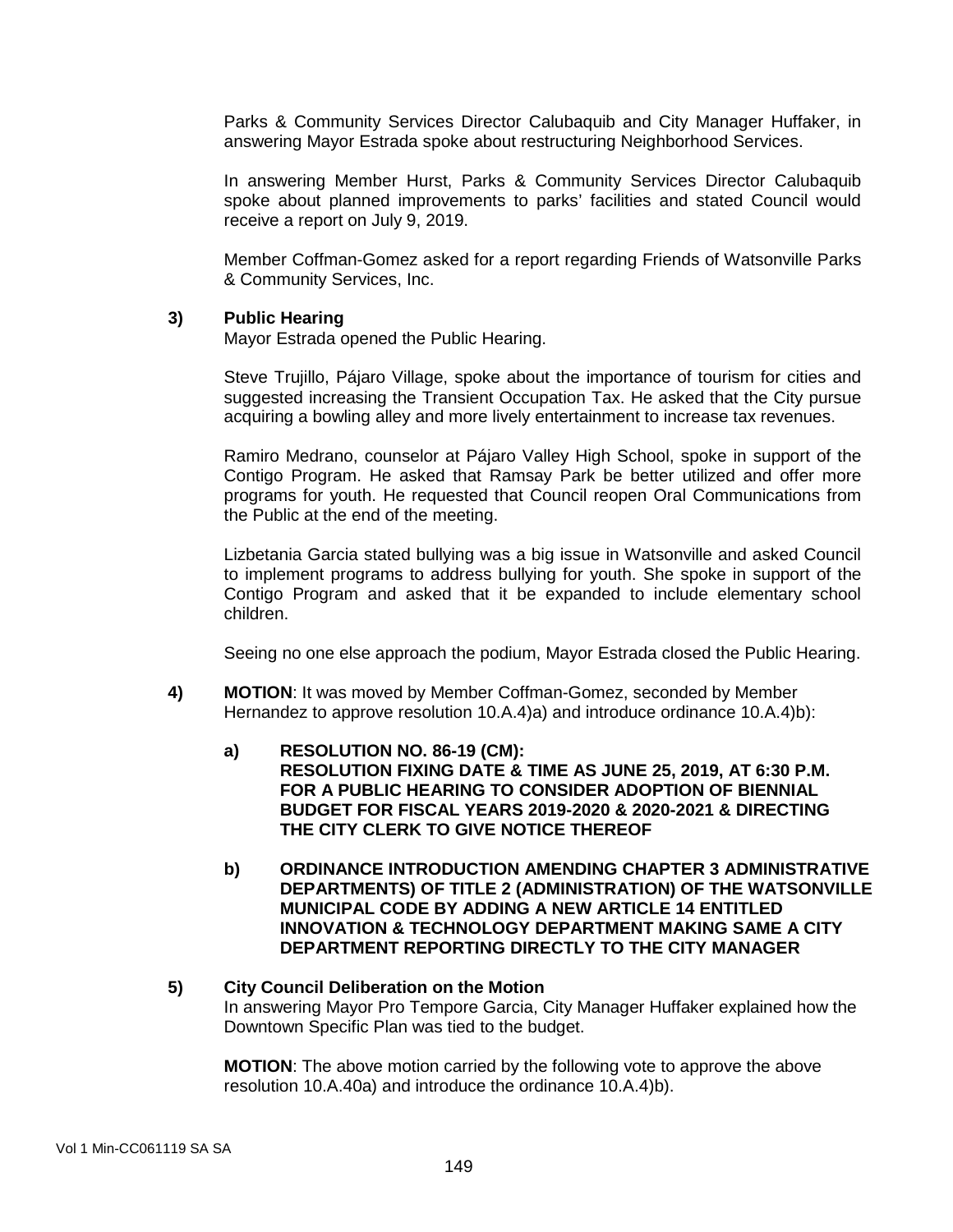| AYES:            |                           | MEMBERS: Coffman-Gomez, Garcia, Gonzalez, Hernandez,<br>Hurst, Parker, Estrada |  |  |
|------------------|---------------------------|--------------------------------------------------------------------------------|--|--|
| NOES:<br>ABSENT: | MEMBERS:<br>MEMBERS: None | None.                                                                          |  |  |

### **11. PRESENTATIONS & ORAL COMMUNICATIONS (Continued)**

#### **11.C. ORAL COMMUNICATIONS FROM THE PUBLIC & COUNCIL**

Ramiro Medrano, counselor at Pájaro Valley High School, stated the City had become unaffordable and was forced to move. He spoke in opposition to the Police campaign targeting street vendors. He recommended implementing a policy that allows waiving of fees for street vendors if they sell healthy food options.

Member Gonzalez congratulated Fire Chief Lopez on his hire as Watsonville Fire Chief.

Fire Chief Lopez thanked the Council and community for their support. He spoke about his ties to the community.

Member Hernandez invited the public to upcoming community events and spoke about events he attended over the previous weeks.

Member Coffman-Gomez invited the public to upcoming community events. She spoke about efforts by the City to improve usage of the Mello Center. She asked for updates on National Night Out, the Strawberry Festival, and maintenance on Pennsylvania Drive.

Mayor Pro Tempore Garcia spoke about the progress of the Summer in the City Program. She stated California Strawberry Commission had distributed grants to students. She spoke about her efforts to inform the community on the importance of the Census.

Member Hurst asked the public to stay safe during Fourth of July festivities.

Member Parker invited the public to upcoming community events.

Mayor Estrada congratulated the graduating class of 2019 and thanked those who supported the students. He invited the public to the Strawberry Jam Race. He asked the public to complete the parks master plans surveys. He stated climate change was affecting the community and asked the public to care for those who work in the fields.

# **12. EMERGENCY ITEMS ADDED TO AGENDA**

#### **13. REQUESTS & SCHEDULING FUTURE AGENDA ITEMS**

Mayor Estrada asked to continue discussions about street vendors. City Manager Huffaker stated staff would work with the community to address concerns about compliance with City policies.

Mayor Pro Tempore Garcia asked for a resolution in opposition to Assembly Bill 516. City Manager Huffaker stated the Mayor would send a letter in opposition to AB 516 instead due to time limitations.

### **14. ADJOURNMENT**

The meeting adjourned at 8:41 p.m.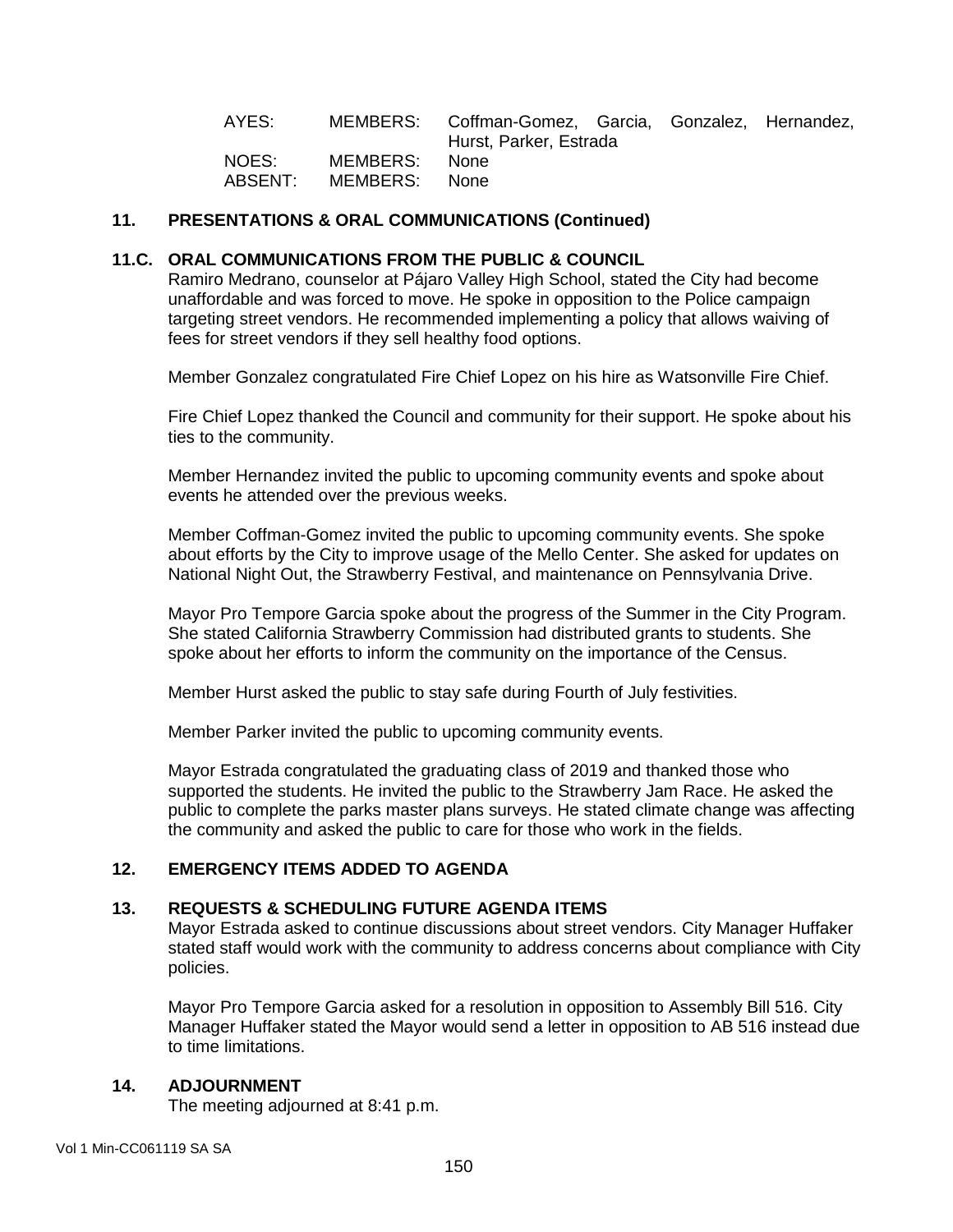\_/s/Francisco Estrada\_\_\_\_\_\_\_\_\_\_ Mayor

ATTEST:

\_/s/ Beatriz Vázquez Flores\_\_ City Clerk